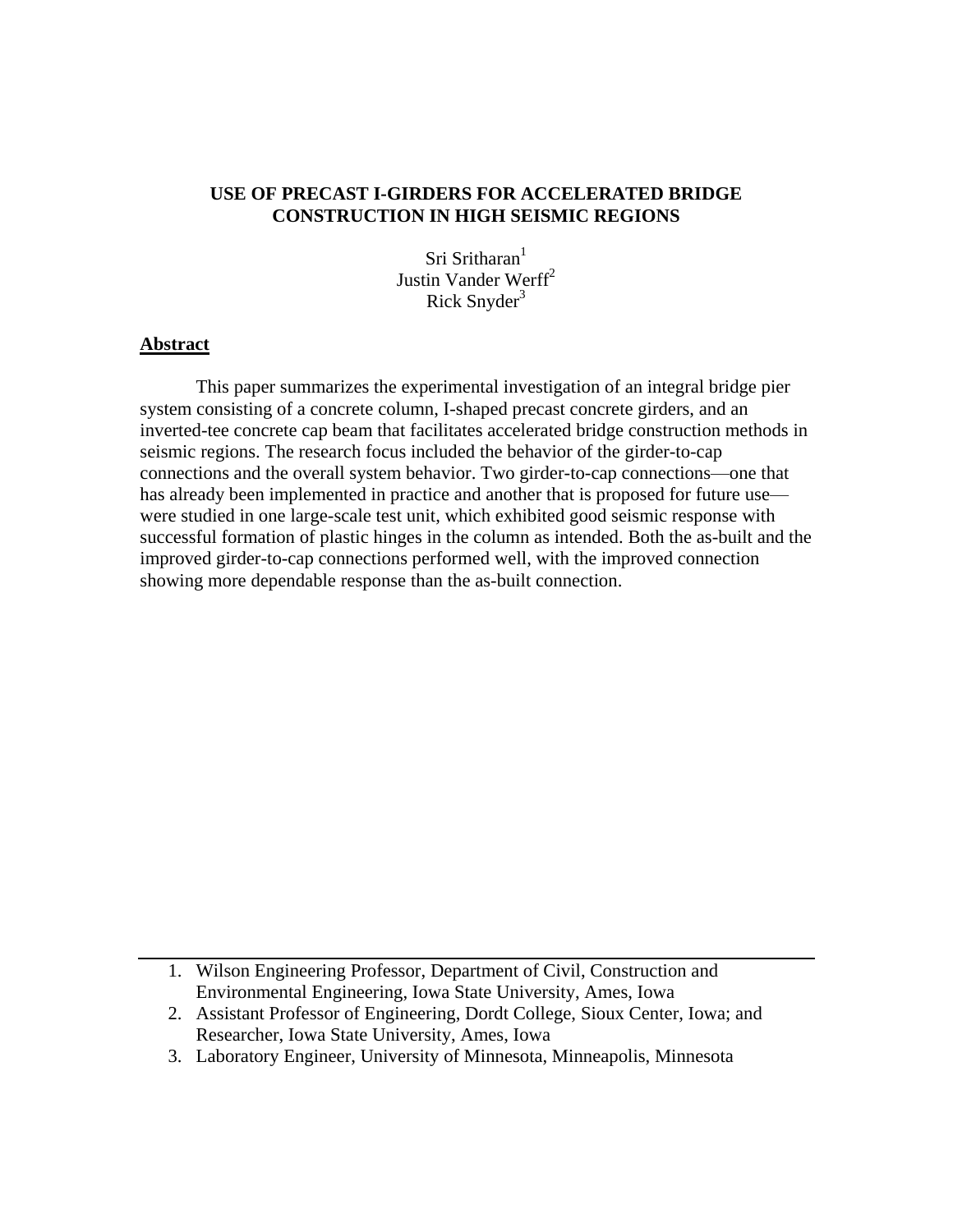### **Introduction**

Precast concrete members in bridge systems are appealing because they lend themselves well to incorporating accelerated bridge construction (ABC) methods. In addition, integral column and cap beam systems for bridges utilizing precast concrete girders have several advantages over structures consisting of steel girders or cast-in-place concrete alternatives. However, the use of precast concrete girders for the design of earthquake-resistant bridges is limited, primarily because of the lack of research and design information regarding the connection between critical bridge components (Theimann 2009, Snyder 2010). The research detailed herein was conducted to investigate the seismic design of a bridge system utilizing a cast-in-place reinforced concrete column integrally connected to a cast-in-place concrete inverted-tee cap beam supporting I-shaped precast concrete girders. Of specific interest were (a) ensuring the girder-to-cap connection would have sufficient shear as well as positive and negative moment capacity to enable successful formation of a plastic hinge at the column top, thus exhibiting good overall system behavior; (b) experimental validation and documentation of the girder-to-cap connections; and (c) developing suitable design recommendations and specifications to promote and advance the use of such designs for ABC techniques. This paper focuses on the large-scale experimental validation tests conducted for the connection regions.

New bridge designs and bridge retrofits developed using the capacity design philosophy have proven to perform well compared to structures designed and built prior to advances made as a result of the Loma Prieta Earthquake in 1989 and the Northridge Earthquake in 1994 (Snyder 2010; Priestly, Seible, Uang 1994). Although a significant amount of research has been aggressively carried out, some structural details have yet to be investigated. One such area is the connection between the substructure and the superstructure when precast girders are implemented in the superstructure. Successful completion of analytical and experimental investigations of such connections will enhance the ability to build quality bridges at an accelerated and efficient pace in seismic regions. The improvements associated with using precast components are resulting in these methods becoming the preferred choice over traditional cast-in-place construction techniques (FHA 2009).

## **Inverted-tee Bent Cap**

A particular connection detail that requires further investigation is the inverted-tee bent cap-to-girder connection. The inverted-tee bent cap system can be used for single or multi-column bent configurations and consists of a cap beam in the shape of an upsidedown letter "T" that is placed on top of the columns. Precast girders, typically with dapped ends, are then placed with ease in the field on the ledge of the inverted-tee without requiring any falsework. Thus, this connection is well-suited for implementation in ABC methods. The bridge is made continuous for live load by casting a concrete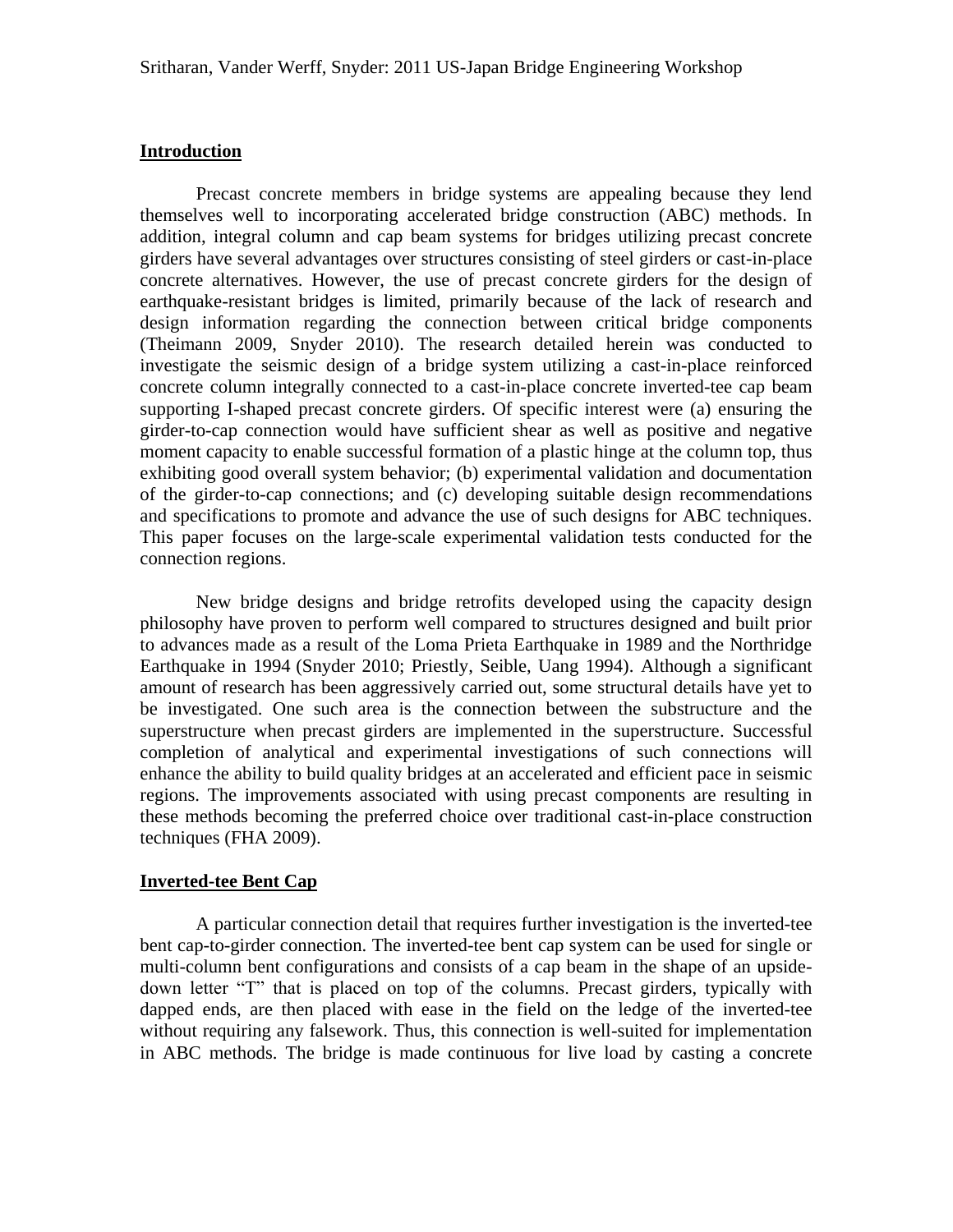diaphragm around the girders and cap followed by construction of the concrete deck over the length and width of the structure.

The inverted-tee connection detail has been used in a number of bridges throughout the state of California. When this detail had been implemented, the column was designed assuming a fixed connection at the base and a pin support at the column top adjacent to the cap (SDC 2006). Having a pin support at the column-to-cap connection is not efficient for seismic design, because it prevents the possibility of forming a plastic hinge at the top of the column, thereby increasing the foundation costs and making the precast option cost prohibitive. Although assumed as a pin connection in previous designs, analysis completed as a part of the project presented herein illustrated that inverted-tee connections, when properly designed, can be expected to behave more like fixed connections, with adequate resistance to both positive and negative moment at the girder-to-cap beam connection regions (Theimann 2009, Snyder 2010). The moment resistance of the previously assumed pin connection, along with its effect on the behavior of the remainder of the bridge, had not previously been investigated. Thus, the experimental investigation was conducted to quantify its behavior and possibly lead to design methods that can utilize the moment resistance of an inverted-tee connection for seismic design. Also of interest regarding the inverted-tee connection was the shear force transfer from the girder-to-cap beam, since such a transfer through the inverted-tee connection would be compromised if the girder-to-cap connection experienced deterioration. A further objective of this research was to develop and investigate means by which to improve this type of connection.

The inverted-tee bent cap system has a number of significant advantages over traditional cast-in-place systems. First, the inverted-tee bent caps allow for the use of precast girders. Shop construction results in higher-quality girders than would be produced in the field and allows for economic savings, being well-suited for ABC practices. The benefits of ABC methods have been well documented in recent years and include reduced field construction time and labor, reduced traffic control or divergence and hence reduced congestion, and reduced noise and air pollution (Billington, Barnes, Breen 1999; Caltrans 2008). In addition to ABC benefits, the inverted-tee system decreases the required depth of the superstructure compared to more traditional bent caps. This benefit is especially apparent when girders with dapped ends are utilized. Also, the inverted-tee system requires less supporting falsework than a method that utilizes splicing of the precast girders in the field, because falsework is only required for casting the inverted-tee bent cap itself. Hence, the girders can be placed directly on the bent cap without any direct support from falsework, which results in economic, time, and environmental savings.

Despite the aforementioned benefits, precast components are still not implemented frequently for bridges in areas of seismic activity. It is highly likely that the use of precast construction would become widely accepted in seismic areas if a design methodology were developed and proven to be reliable. The advantages of doing so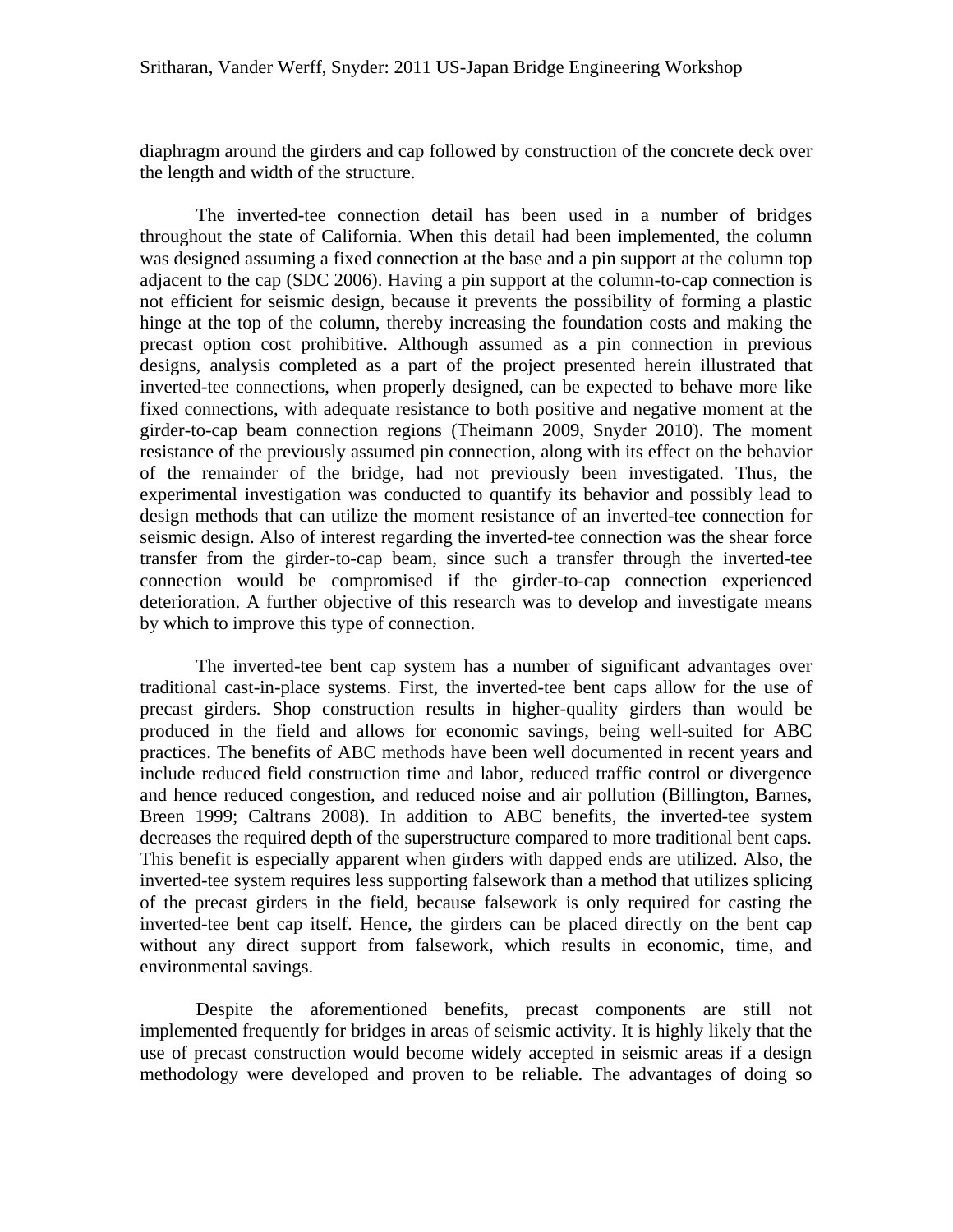would be numerable, as already discussed above. Successful improvement and testing of the specific connection between commonly used precast I-girders and an inverted-tee bent cap would likely to increase ABC of bridges in high seismic regions.

#### **Prototype Bridge**

The prototype bridge, shown in Figure 1, was selected for the experimental study. This bridge was designed in accordance to the AASHTO LRFD Bridge Design Specifications 3rd Edition with 2006 Interims and California Amendments (AASHTO 2003) as well as the Caltrans Bridge Design Aid (BDA 1995). In addition, Caltrans Bridge Design Specifications (BDS 2003) and Seismic Design Criteria v. 1.4 (SDC 2006)

were also used in the design. Computer software packages WinRECOL (TRC/ Imbsen), Xtract (TRC/Imbsent), and Conspan (Bentley 2008) were used to aid in the design. The majority of the prototype design was completed by the structural design firm PBS&J with consideration to finite element work conducted as a part of this project. The outcomes of the finite element analysis as well as discussion and calculations for the design of the column, cap beam, girder dapped end and slab for the prototype have been documented in Thiemann (2009).



Fig. 1 Prototype Bridge (1 ft =  $0.3048$  m; 1 in. = 25.4 mm)

## **Experimental Unit and Test Plan**

The test unit was developed based on a 50% dimensional scale of the center portion prototype structure, which represented a typical inverted-tee bridge. The specifics regarding the design of the test unit are outlined in Snyder et al. (2011). Since the behavior of the connection between the girders and the inverted-tee cap beam was the main focus of this study, only one column, with half of a span on each side, was constructed. Therefore, the test unit consisted of a single column with an inverted-tee cap beam and a superstructure of five I-girders overlaid with a deck on each side. In order to test both the "as-built connection" as well as an "improved connection" without building two test units, one side of the inverted-tee cap beam was constructed using the as-built details while the other was constructed using the improved connection details for the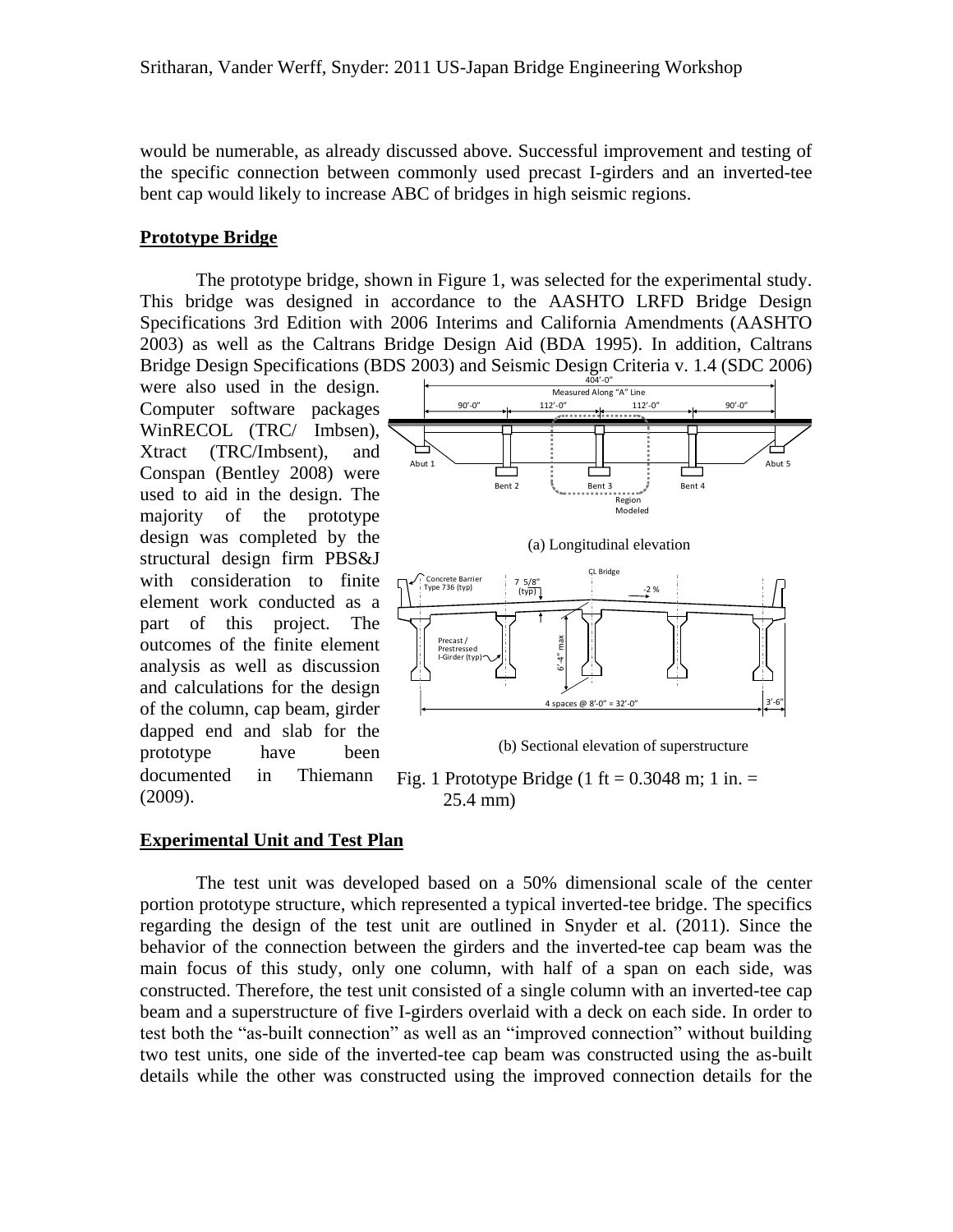girder-to-cap region. The column was expected to develop a plastic hinge at the top, and thus this region was designed with adequate confinement. Since a majority of the negative moment contribution would be provided by the longitudinal reinforcement in the deck (Hastak, Mirmiran, Miller, Shah, Castrodale 2003), both connections were expected to provide comparable negative moment resistance. As a result, based on whether the superstructure of the test unit was subjected to a horizontal push or pull direction of loading, damage to either of the positive moment connection was expected to be adequately reflected in the overall response of the test unit. Test unit plan details are provided in Figure 2, and further information on the test unit has been documented in Snyder et al. (2011).

Figure 3 provides the details of the test unit's girder-to-cap connection, which was the primary focus of the experimental study. The connection shown in Figure 3 utilized the "asbuilt" details on the right side, replicating a connection detail that has already been used in practice, while the left side of the connection incorporated an "improved" detail. The enhancement of the improved detail was accomplished using a grouted, unstressed posttensioning strand connecting each of the girders to the pier cap. In a new bridge design, this unstressed strand would run continuously through both girders on either side of the pier cap. However, since the right side of the pier cap, as shown, was intended to be the as-built condition, the unstressed strand was terminated at the right face of the pier cap.



(a) Schematic of Phase I configuration **(1 ft = 0.3048)**



(b) Photograph of Phase I configuration

Fig. 2 Inverted-tee Test Unit at 50% scale

As is typical for such details, hooked reinforcement was placed between the cap and diaphragm to establish a connection between the diaphragm and inverted-tee bent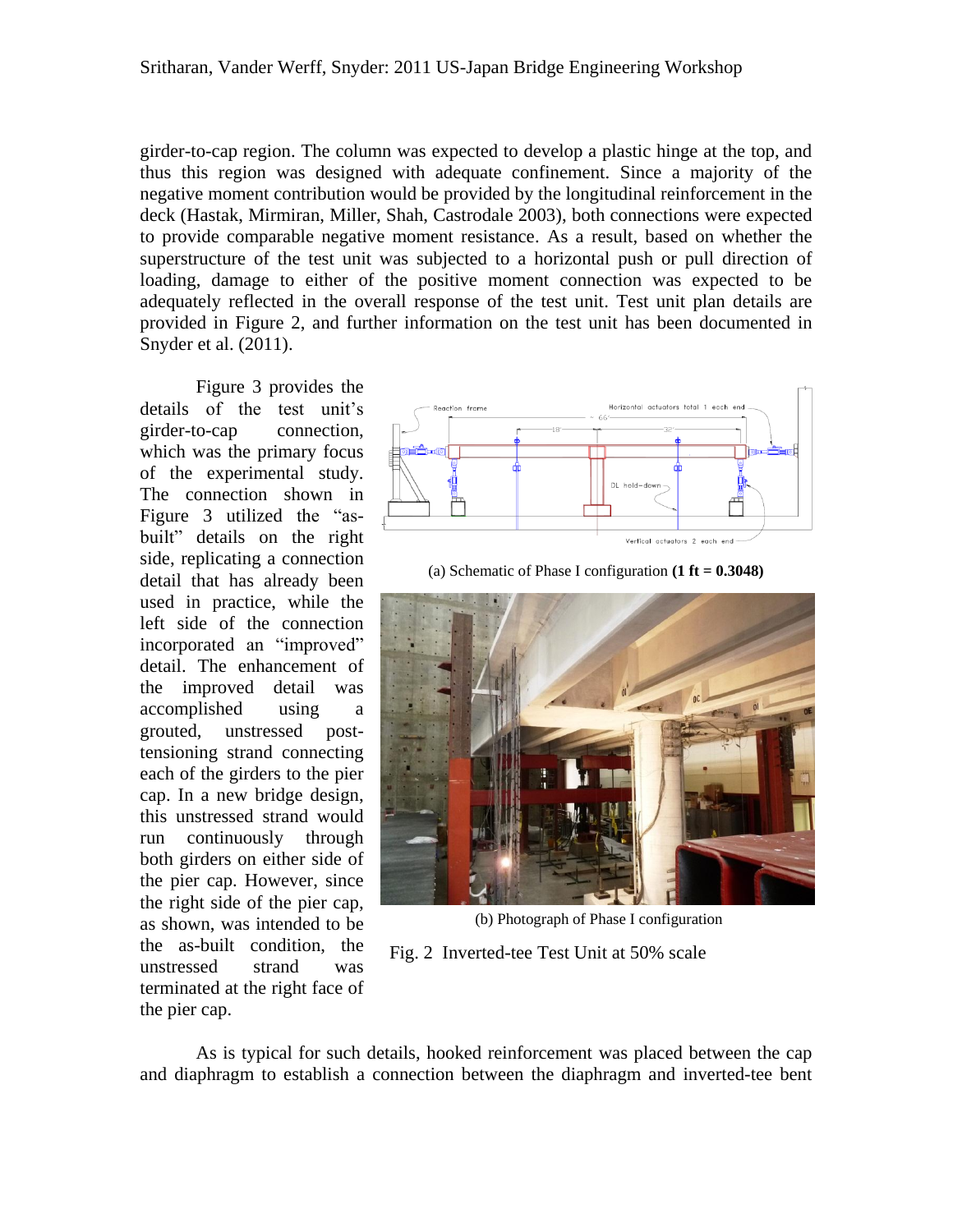cap. Additionally, following another common technique, dowel bars were placed within the girders which extended into the diaphragm in order to further establish a connection between the embedded ends of the girders and the diaphragm.



Fig. 3 Girder-to-cap Connection Detail for the Test Unit  $(1 \text{ ft} = 0.3048 \text{ m}; 1 \text{ in.} = 25.4 \text{ mm})$ 

The experimental investigation for this project was divided into two main phases. The first phase, referred to as Phase I, was primarily geared towards investigating the sufficiency of the cap-to-girder connection in having adequate capacity to develop the plastic hinge in the column under simulated gravity and horizontal seismic load. This phase of experimental work is the main focus of this paper. The second phase, designated Phase II, subjected the precast girders to cyclic vertical loads to fully exercise the cap-togirder connections and to establish the ultimate capacity of the connections.

Phase I testing consisted of horizontal cyclic quasi-static loading of the superstructure. Using two horizontally mounted actuators on each end of the abutment, the superstructure was cyclically pushed and pulled through a series of increasing system displacement ductility levels,  $\mu_{\Lambda}$ , until the specimen reached a maximum displacement ductility of 10. Phase I was intended to investigate the connection's ability to provide good system performance, including successful development of a plastic hinge at the column top just below the cap beam, a key component of such a bridge designed according to the capacity design philosophy for seismic loading.

Throughout Phase I testing, the gravity load effects on the test unit were simulated using two sets of vertical tie-downs and four actuators positioned in the vertical direction. The tie-downs were positioned appropriately to closely model the scaled shear and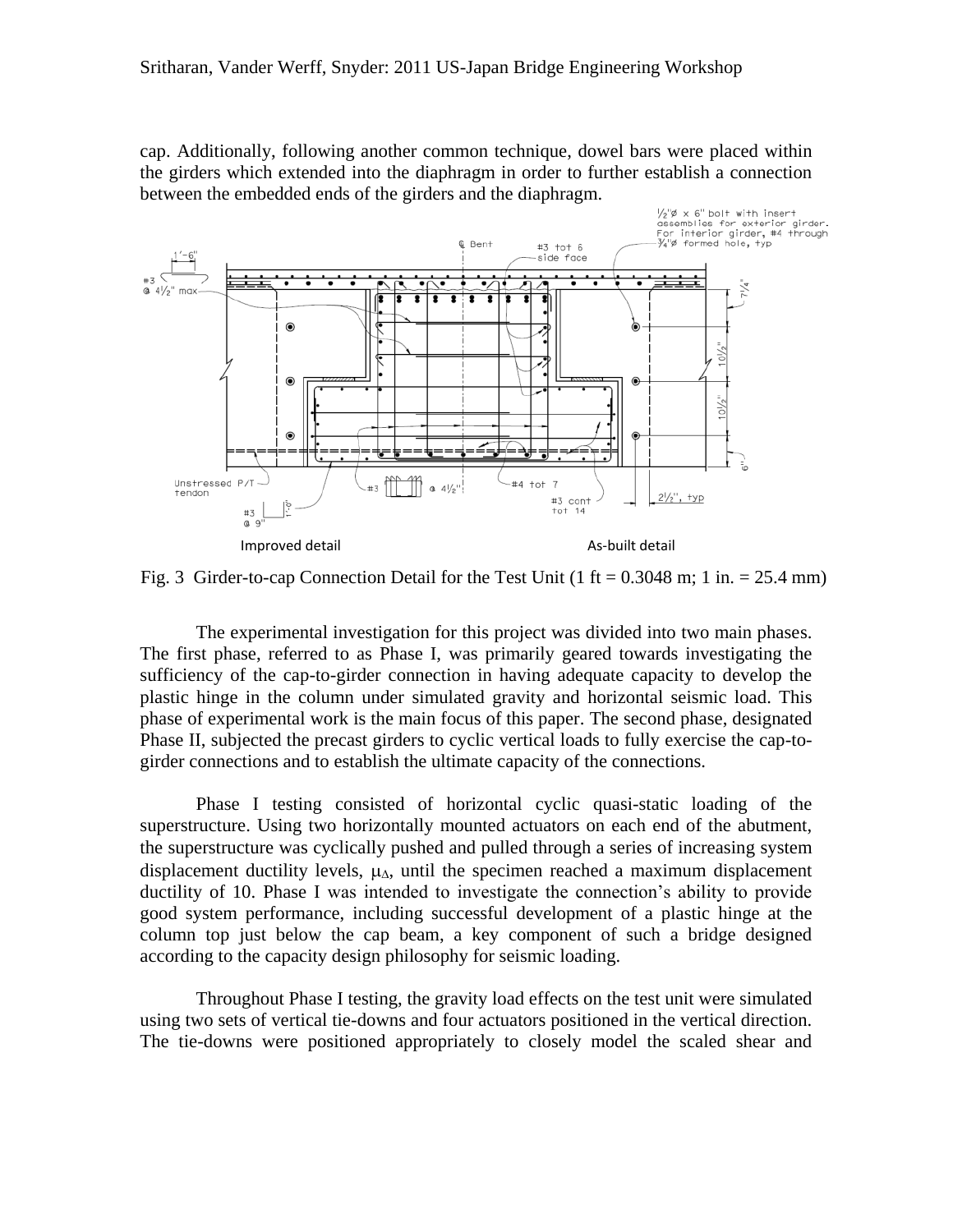moment values at the girder-to-cap connection that would be experienced by the prototype structure.

#### **Phase I Test Results**

When subjected to a combined gravity and horizontal seismic load in a cyclic manner, Phase I loading of the test unit revealed excellent performance for both the asbuilt and improved connections as well as for the overall system. Plastic hinges were successfully developed at the top and bottom column ends. The test structure achieved a displacement ductility of 10, corresponding to 7 in. (178 mm) of total horizontal displacement, at which point the buckling of column longitudinal reinforcement and confinement failure in the plastic hinge regions were observed. Both the improved and as-built connections between the precast I-girders and the inverted-tee cap beam behaved as fixed connections and did not show significant signs of degradation. Visual observations revealed less-than-expected degradation of the positive as-built connection and almost no damage to the improved connection. Data analysis following the test con-

firmed a slight difference in the behavior of the asbuilt connection compared to the improved connection. Deck cracking that resulted from the Phase I test consisted almost exclusively of transverse cracks that extended across the entire width of the deck. The cracks were more tightly spaced near the cap beam, with spacing increasing further away. This extent of flexural cracking indicated that all of the girders were engaged in resisting the horizontal seismic load.





A comparison of critical data collected during the test to the predictions made prior to the test based on a SAP2000 grillage model analysis (Snyder 2010) showed generally good results. The horizontal force vs. lateral displacement of the superstructure is shown in Figure 4, which shows slight disagreement at small displacements as the grillage model used a effective cracked stiffness for both the column and superstructure sections, rather than the actual gross values for the crack-free stage of the test. However,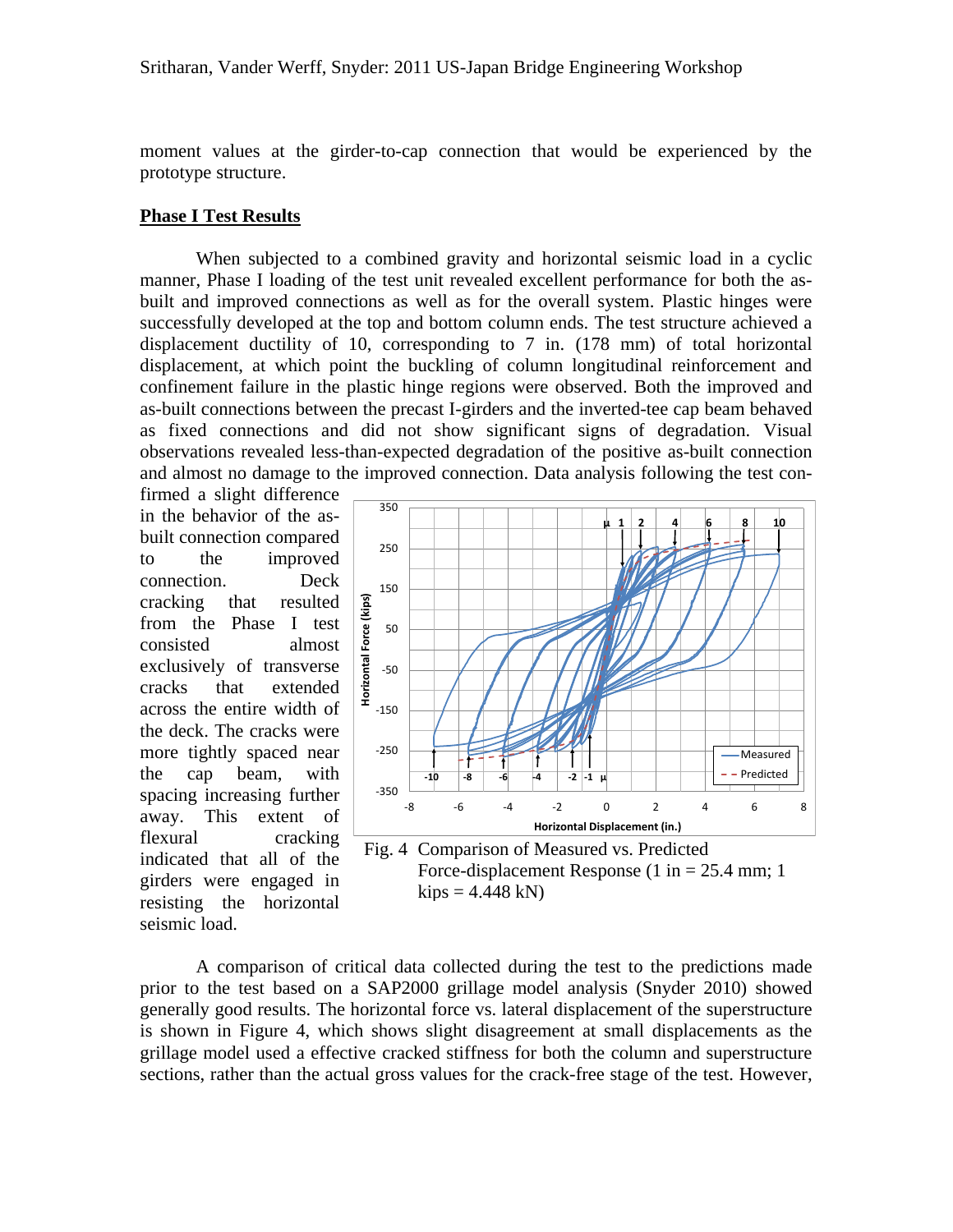the analytical and experimental results began to converge progressively with increasing lateral displacement as more of the structure began to soften due to the development of cracks and yielding of longitudinal reinforcement.

Furthermore, the force-displacement behavior in Figure 4 is seen to be quite similar in the two displacement directions, indicating that both the as-built and improved connections behaved similarly, in terms of their contribution to overall system behavior, when exposed to the horizontal seismic load testing in Phase I.

The test unit as a system behaved well, as the connections exhibited excellent seismic performance. The as-built girder-to-cap connections behaved as a fixed connection instead of a pinned connection, contrary to current assumptions (SDC 2006) regarding precast girder connections to an inverted-tee bent cap. This observation suggests that minimal measures would be required to the as-built bridges in order to ensure a satisfactory performance of the inverted-tee/I-girder bridges in the field. It was also established that a satisfactory agreement was achieved between the predicted response of the grillage model and the measured response of the test unit.

# **Phase II Test Results**

Following the Phase I test, the loading setup for the test unit was reconfigured by removing the vertical tie-downs and horizontal actuators and reinstalling actuators in a vertical configuration closer to the mid-span of the girders on either side of the column, as shown in Figure 5. This configuration offered the opportunity to displace the girder ends vertically while retaining the fixed configuration of the column. Initial loading for Phase II consisted of using the vertical actuators to apply a hold-down force to the test unit simulating the moment at the girder-to-cap interface at the end of construction. Primary testing for Phase II followed, where the girder ends on both sides of the cap were simultaneously subjected to cyclic positive and negative displacements at gradually increasing magnitudes.



Fig. 5 Phase II Test Configuration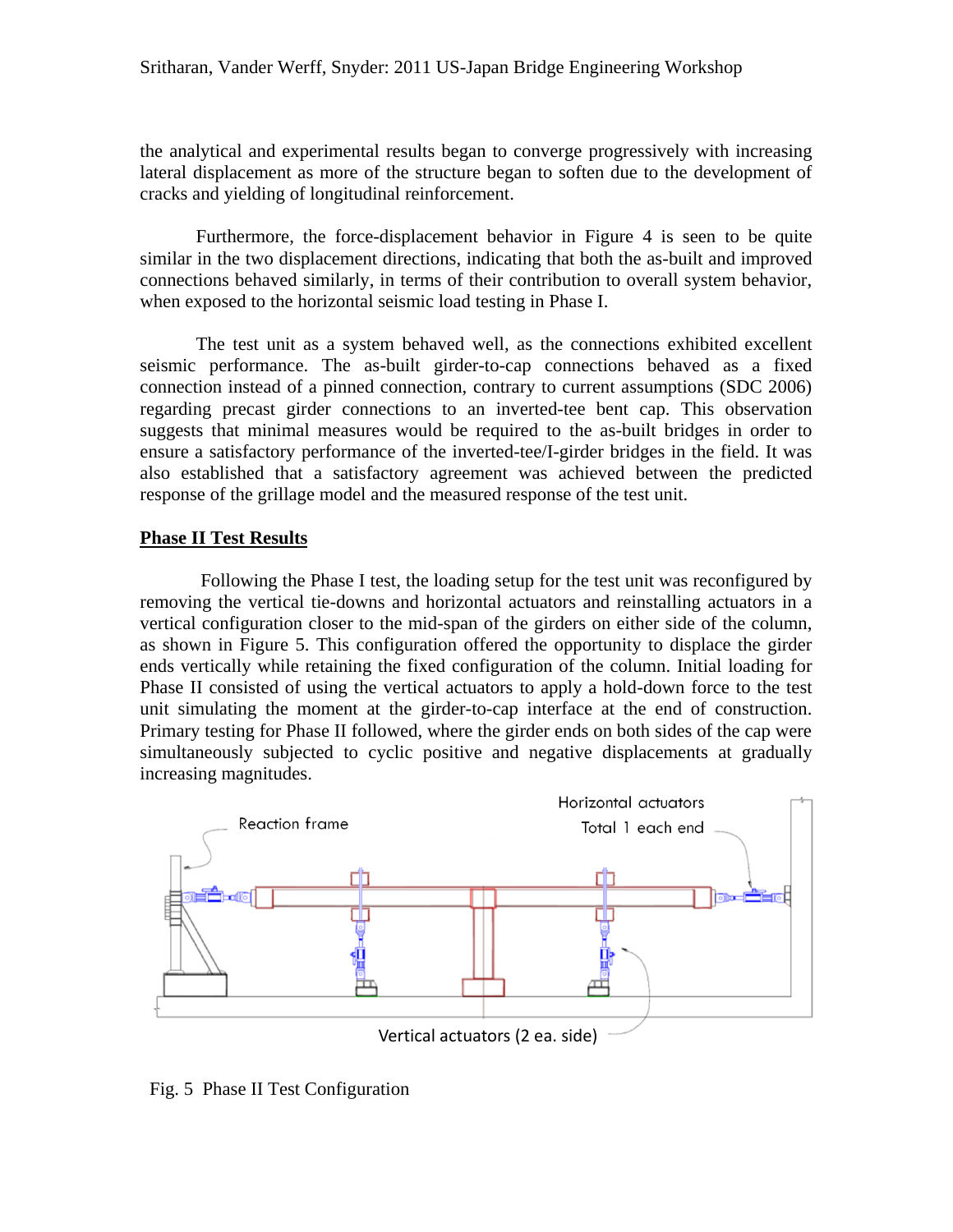The goal of the Phase II test was to fully exercise the as-built and improved girder-to-cap connections in order to fully investigate their performance. The focus was placed on examining the ultimate moment capacity of each connection type as much as possible in order to determine the validity of the current design approach (SDC 2006), which assumes the as-built connection will eventually degrade to a pin condition under positive moments.

The test structure was subjected to a maximum positive (i.e., upward) displacement of 3 in. (76 mm) and a maximum negative (i.e., downward) displacement of 6 in. (152 mm). Both the positive and negative responses matched or exceeded expectations. In fact, the force vs. displacement plot indicated the structure still had additional negative moment capacity when the test was terminated, as a significant drop in strength was not recorded. Therefore, it is likely that a displacement greater than negative 6 in. (152 mm) could have been achieved. However, extensive and significant cracking was noticed in the deck at the end of the test, with the largest cracks corresponding to the stem of the inverted-T and the outer edge of the diaphragm. Since the cracks spanned the entire width of the structure, it was demonstrated that all of the girders were still actively engaged in resisting the applied moment.

Phase II was successful in exercising the as-built connections to their full capacity under positive moments, establishing the moment capacities, and ensuring a satisfactory shear transfer through the as-built girder-to-cap connection. The as-built connection was clearly observed to have a significant reserve capacity for both positive and negative moments, contrary to current design assumptions for this connection. Phase II subjected the connection to maximum negative and positive moment magnitudes that were approximately 4.9 and 1.4 times greater, respectively, than the demands imposed during Phase I.

The Phase II test did not, however, allow complete quantification of the improved connection performance. This limitation occurred progressively as the as-built connection began to fail and due to the damage to the column ends that was sustained during the Phase I test. The combination of the as-built connection degradation, and the column hinges that developed during Phase I testing produced a pinned-like mechanism, so larger vertical actuator displacements tended to only produce larger rotations in damaged regions, failing to significantly increase the moment demand in the improved connections. Although the pin-like behavior due to the as-built connection deterioration dominated the load-displacement response on both sides of the pier cap, careful reduction of the data revealed that the positive moment demand on the as-built side began decreasing while improved connections responding elastically throughout Phase II testing, providing clear indication that the improved connection exhibited better performance.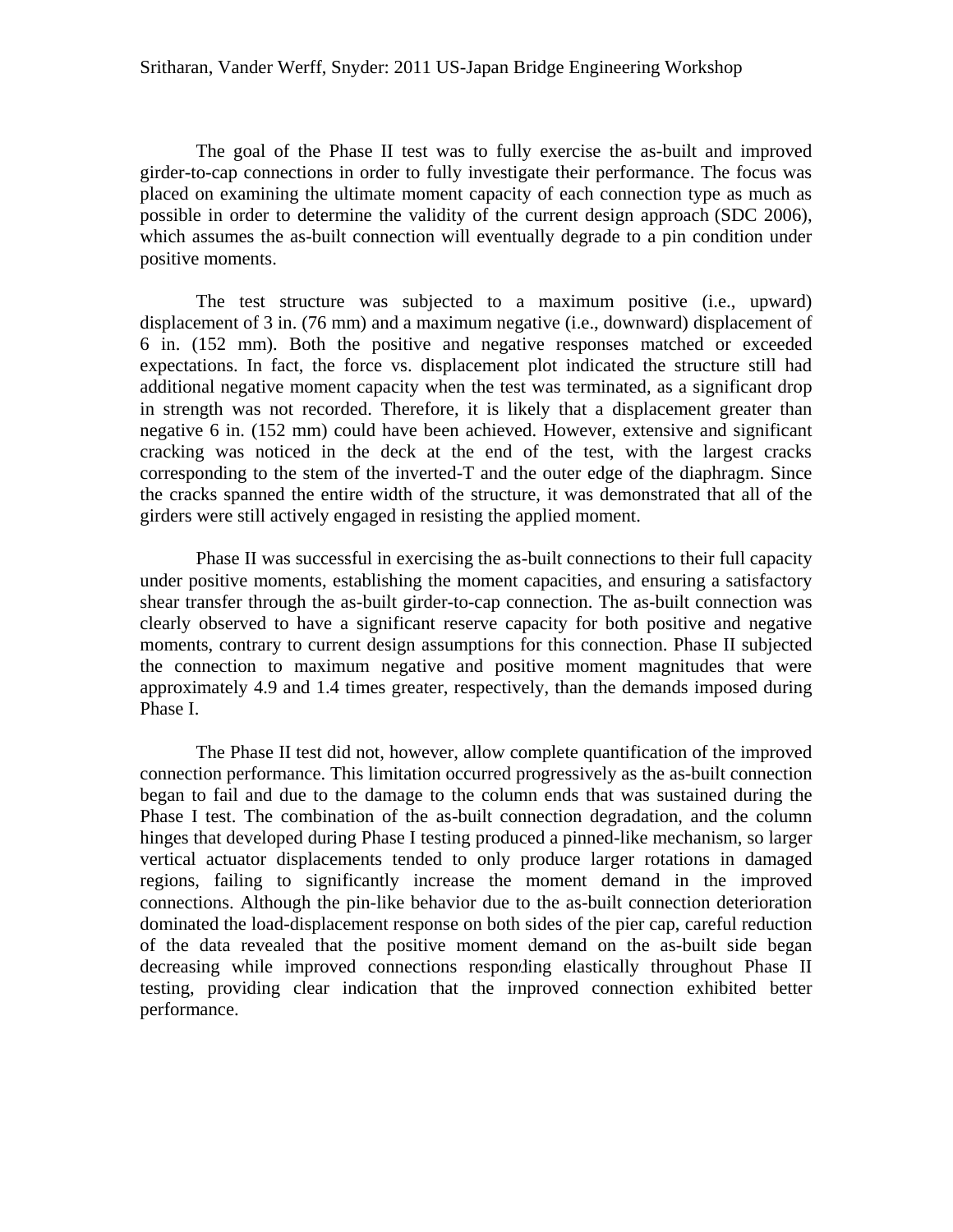# **Conclusions**

This experimental investigation was conducted to examine the performance of both an as-built and an improved girder-to-cap connection for precast concrete I-girders and an inverted-tee pier cap. The following conclusions have been as a result of this study:

- Contrary to current design assumptions, the as-built connection of the inverted-tee pier cap to the precast I-shaped girder behaved as a fully continuous connection instead of a pinned connection.
- The improved cap-to-girder connection performed as expected, ensuring fully continuous behavior under both positive and negative moments.
- Both the as-built and improved connections successfully transferred shear forces from the superstructure into the cap beam during both phases of testing.
- The inverted-tee pier cap detail can be used in an integral connection design to develop a plastic hinge in the top of the column. Thus, the inverted-tee pier cap is an excellent way to implement precast concrete girders in seismic regions and promote accelerated bridge construction in these regions.
- The improved cap-to-girder connection is sufficient to achieve the design goals intended in an integral connection. However, full quantification of the improved cap-to-girder connection was not achieved due to the degradation of the as-built connection. Further work is planned to complete this portion of the investigation.
- Since the as-built bridges are expected to have sufficient moment connections to act as fixed connections based on the details adopted, the columns are expected to develop plastic hinges at the top adjacent to the cap beam. In consideration of minimizing cost, only the column tops in these bridges are suggested for retrofitting with adequate confinement reinforcement so that this region can successfully develop a plastic hinge. It should be noted, however, that doing so will increase the column shear demand as well as other demands within the system, so these effects should be investigated prior to retrofitting to ensure satisfactory seismic performance of bridges in future earthquakes.
- The force vs. displacement predictions from a grillage model were observed to correlate well with the measured response of the test unit for both phases of testing. Thus, the grillage model is an adequate means of predicting the behavior of current and future inverted-tee bridge structures.

## **Acknowledgements**

The research team thanks the following individuals for their support and assistance in the completion of the experimental study presented in this paper. Without their help and kindness, much of this research would not have been possible: